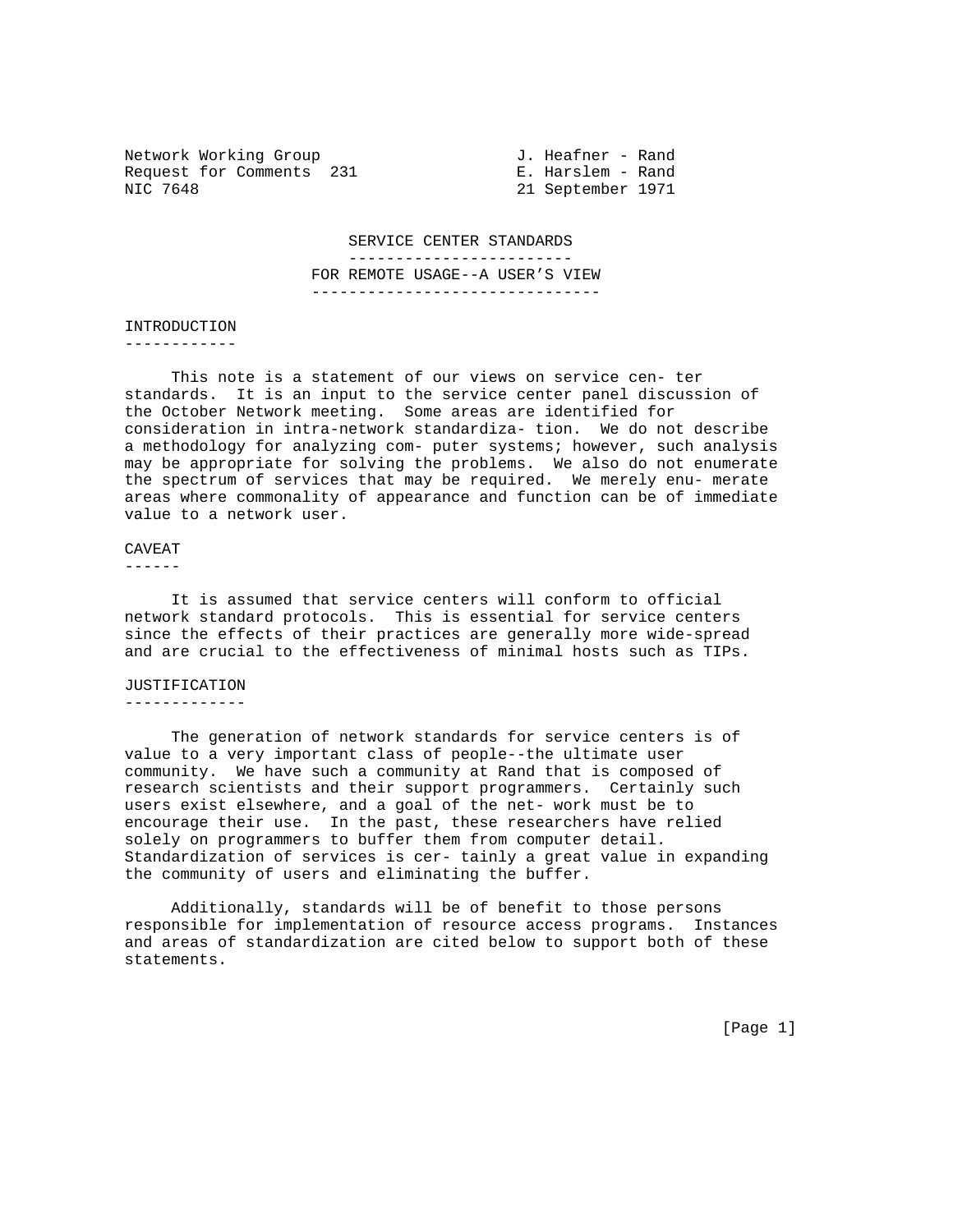## AREAS FOR STANDARDIZATION

-------------------------

 Each host installation has its own standards for pro- gramming and operational procedures. From a network point of view, we are only interested in standards affecting external performance--primarily required operations and documentation of procedures. Intra-network standards should allow a user to plan his network use effectively to improve the performance of his tasks and take advantage of savings in both time and money.

Remote Job Entry ----------------

 One immediately apparent area for standardization is in the access to network resources. For example, there are two remote job entry (RJE) facilities on the network at present with two different data protocols. The UCSB facility was developed early to provide timely access to their resources. The UCLA facility was developed after the Telnet and Data Transfer protocols and takes advantage of them. If these two services appeared alike to the user and to the using process, two significant advantages would be obtained. First, the using system would need only one module to access both facilities. And secondly, a user could select either facility on a dynamic basis using the conditions influencing him at any given moment without any additional knowledge of the specific site.

Login Procedures and Subsystem Access -------------------------------------

 A more global example of common access to resources is the login procedure to remote systems. All systems require basically the same information--password, identification, account number. Yet the formats are syntactically inconsis- tent. An extension to the logger generally exists at these sites in the form of a "line scanner" for the network. In general, this module also performs other transformational functions. It would certainly be reasonable for this module to translate a network standard login into whatever format was required at the site. Perhaps to a lesser extent, a similar approach could be taken to constructing a uniform access to subsystems from the supervisor. In like fashion, a network standard interrupt could be translated into the escape (e.g., control C) of the serving host to return from a subsystem.

Charging Algorithms and Accounting Protocol -------------------------------------------

To accurately forecast costs, a normalized formula for machine

[Page 2]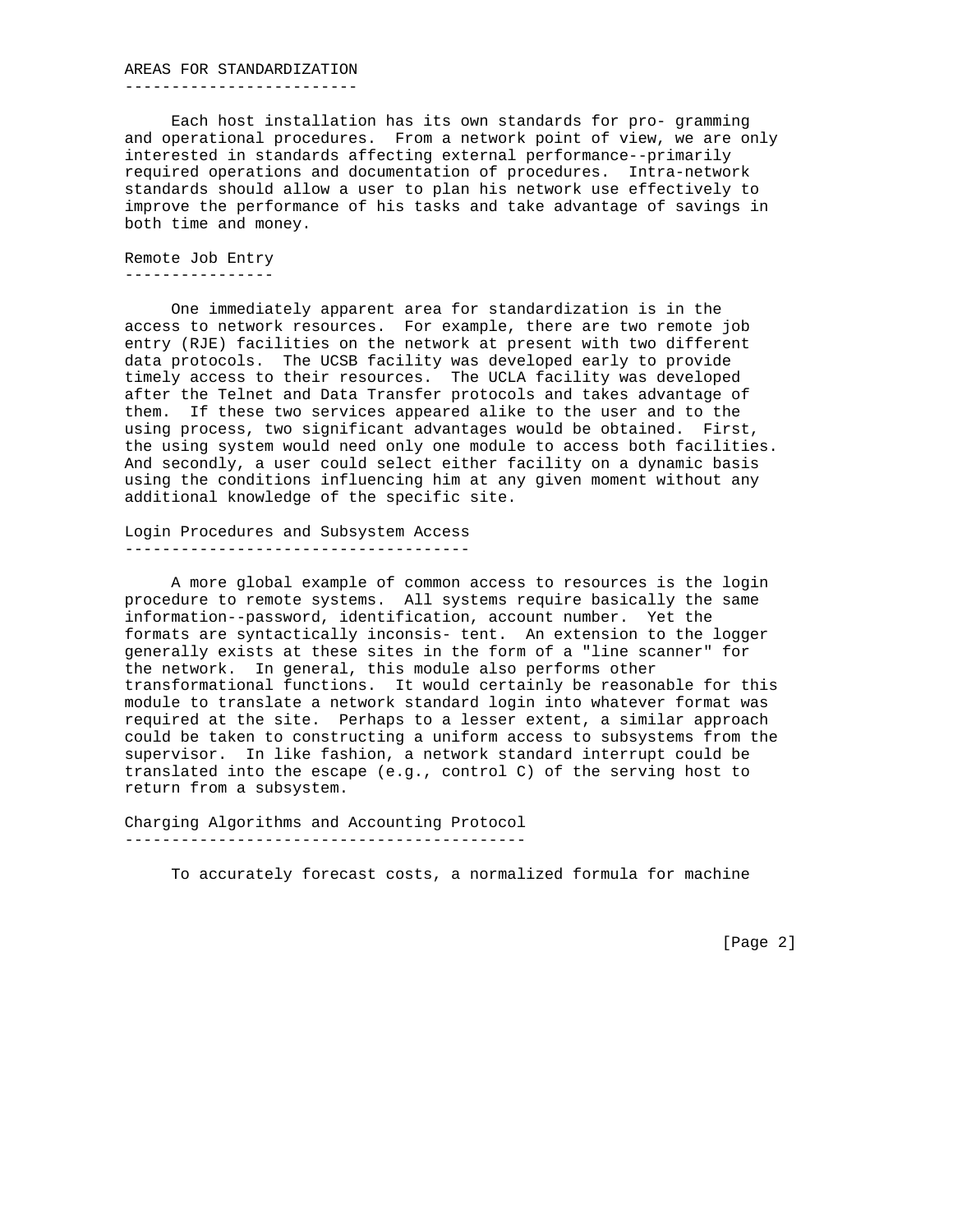time estimation is needed. Technically, an accounting protocol is easily added at the subnet and/or NCP levels--the relevant information is the same for all nodes, thus the Net charges are readily determined by any node. More difficult is the prediction and comparison of host charges. Like the login procedure example, each host uses the same ingredients, namely storage, I/O, connect time, and CPU resources expended. Again, like the login procedure the information is handled slightly dif- ferently in each case such that estimations are difficult. For example, some charge algorithms represent I/O as counts of I/O transactions where others clock I/O time. Without significantly perturbing anyone's local accounting proce- dures, it is desirable to normalize the charge components as a step toward reasonable cost comparisons and forecast- ing.

Off-Line Services ----------------- .

 Procedures need to be established for off-line services where they are offered as a service or are an integral part of a service. Such services are graphic hardcopy, large quantities of printer output, tape or disc facilities, etc. How are such items transmitted? What guarantees or state- ments should be made about turnaround times? How should they be specified--in terms of invocation and communication with operations staffs?

Job Scheduling, Priorities and Status Information -------------------------------------------------

 Extrapolating from the above rather static cost com- parisons that a normalized formula allows, envision a small but useful process, i.e., a throughput query service, that allows the user to dynamically determine the most cost ef- fective location for a job. (Such a service is technically reasonable since some systems now offer status data such as a core map and job queues display.) Imagine the user's situation. "Let's see, I need these numbers by 4:00 and I'm willing to pay a slight dollar premium to get them; the job will run on any Tenex machine, where should I run it?" The user would like to query Tenex systems, providing as input the requirements of his program, and get answers like probable turn-around time and cost vectors for different priorities. (Incidentally, our non-programmer users are familiar with their job parameters (time, core space, etc.) since this information is normally part of the out- put stream.)

 Most of the necessary elements for such a service are readily available in systems with which we are concerned. The query service would be a utility for users. This is the kind of a problem we should address concerning services vis-a-vis exporting Network concepts.

[Page 3]